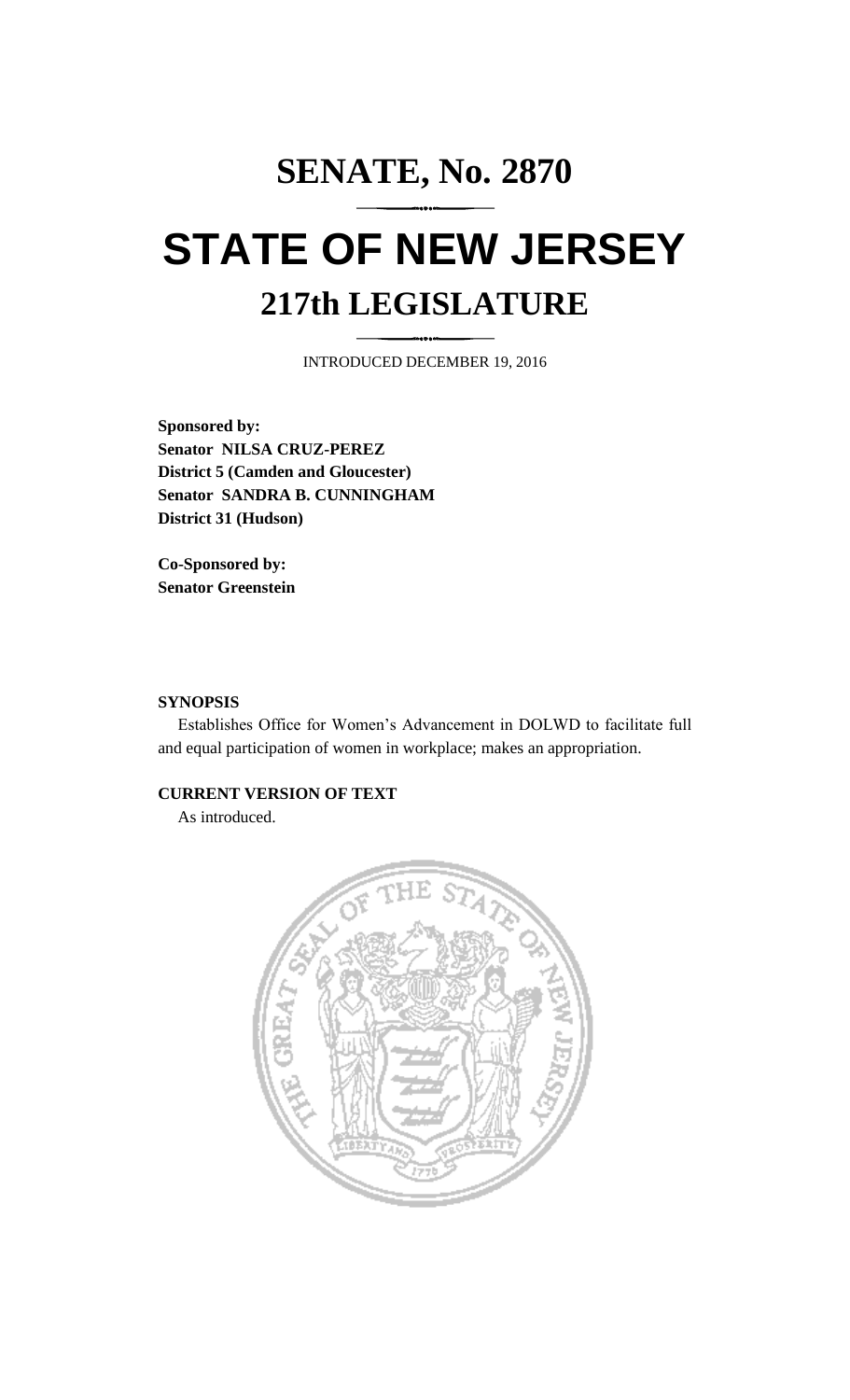**AN ACT** establishing the Office for Women's Advancement, supplementing Title 34 of the Revised Statutes, and making an appropriation.

 **BE IT ENACTED** *by the Senate and General Assembly of the State of New Jersey:*

 1. There is established the Office for Women's Advancement in the Department of Labor and Workforce Development. The purpose of this office shall be to facilitate the full and equal participation of women in the workplace in the State of New Jersey. Through research, collaboration, and programming, the office shall foster and promote the advancement of gender equity in employment practices, career development, and the workplace, thereby enhancing the quality of life for women and girls throughout the State.

 2. The Office for Women's Advancement shall perform the following functions:

 a. gather, analyze, and disseminate data on the status of women in areas pertaining to the workplace, including, but not limited to: access to educational, training and employment opportunities; employer hiring practices; workplace culture; work-family balance; the gender pay gap; and the gender composition of the workforce by industry;

 b. collaborate with State agencies and affiliated groups, including, but not limited to, the New Jersey Advisory Commission on the Status of Women, established pursuant to P.L.1974, c.87 (C.52:27D-43.8 et seq.), and the Council on Gender Parity in Labor and Education, established pursuant to P.L.1999, c.223 (C.34:15C- 21 et seq.), to address issues that disproportionately affect women in the workplace;

 c. review current and proposed legislation and regulations pertaining to gender equity in employment practices, career development, and the workplace, and make recommendations regarding possible legislation and regulations; and

 d. educate and provide information to the public on the issues and current developments regarding women in the workplace by publishing reports and holding events such as conferences and symposia.

 3. The Office for Women's Advancement shall be entitled to call to its assistance and avail itself of the services of the employees of any State, department, board, bureau, commission or agency it may require and as may be available to it for its purposes.

 4. There shall be established a dedicated and revolving fund called the "Women's Advancement Fund" in the Department of the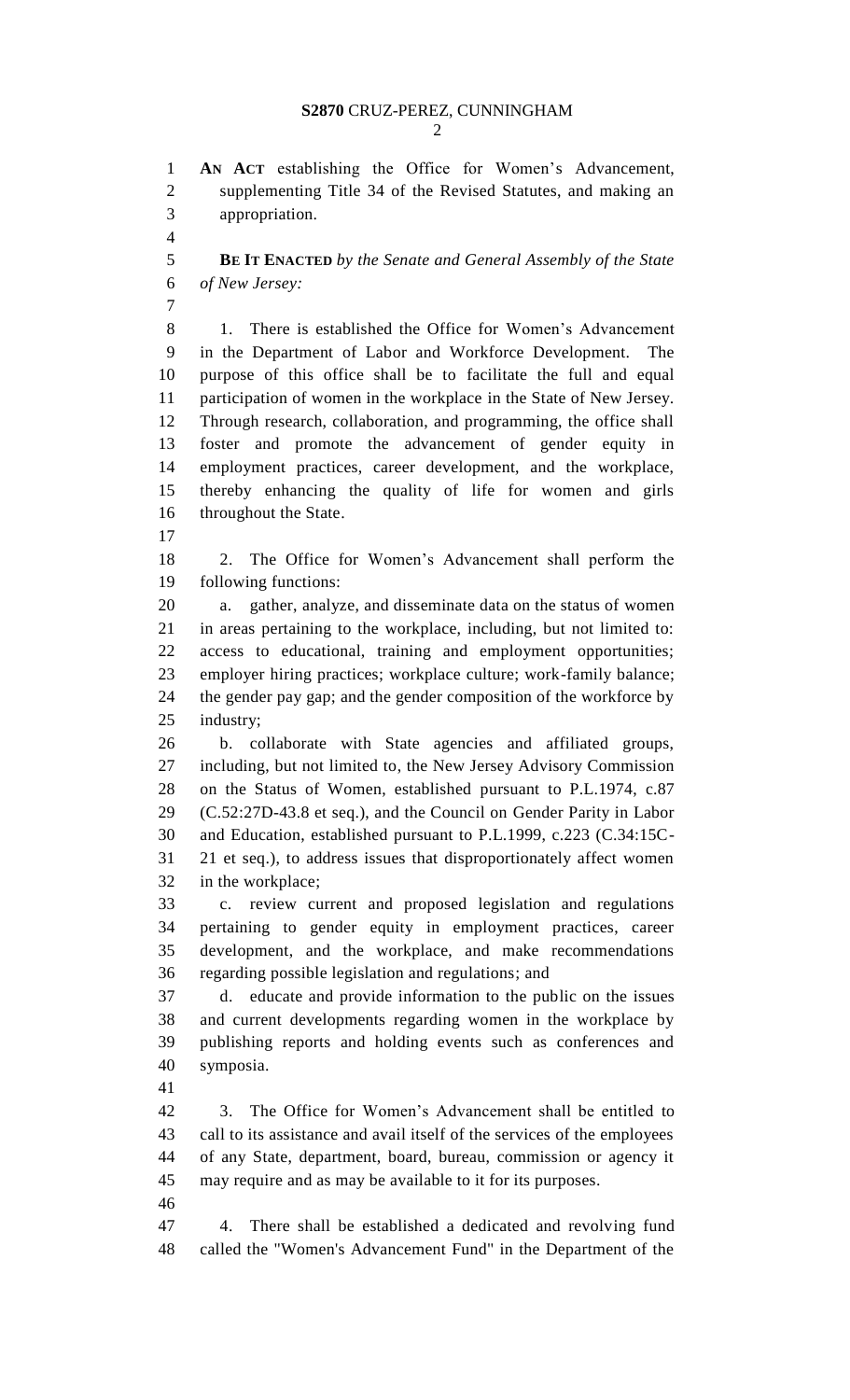### **S2870** CRUZ-PEREZ, CUNNINGHAM

 Treasury, and any funds appropriated to or otherwise received by the Office for Women's Advancement shall be deposited into that fund. The fund shall be used only for expenses of the Office for Women's Advancement. The Director of the Office of Management and Budget shall report to the Office for Women's Advancement all transactions involving the fund. There shall be annually appropriated to the fund an amount necessary to effectuate the purposes of this act.

 5. The Office for Women's Advancement shall be authorized to accept federal funds for any of its purposes, provided the acceptance of those funds commits no State funds and places no additional obligations on the Legislature of this State. The Office for Women's Advancement may apply for and accept foundation grants for specific purposes, and may accept gifts, donations and benefits from individuals and philanthropic organizations.

- 
- 

6. This act shall take effect immediately.

### 21 STATEMENT

 This bill establishes the Office for Women's Advancement in the Department of Labor and Workforce Development. The purpose of this office is to facilitate the full and equal participation of women in the workplace in the State of New Jersey. Through research, collaboration, and programming, the office's goal is to foster and promote the advancement of gender equity in employment practices, career development, and the workplace, thereby enhancing the quality of life for women and girls throughout the State.

The office will perform the following functions:

 1. gather, analyze, and disseminate data on the status of women in areas pertaining to the workplace, including, but not limited to: access to educational, training and employment opportunities; employer hiring practices; workplace culture; work-family balance; the gender pay gap; and the gender composition of the workforce by industry;

 2. collaborate with State agencies and affiliated groups, including, but not limited to, the New Jersey Advisory Commission on the Status of Women and the Council on Gender Parity in Labor and Education to address issues that disproportionately affect women in the workplace;

 3. review current and proposed legislation and regulations pertaining to gender equity in employment practices, career development, and the workplace, and make recommendations regarding possible legislation and regulations; and